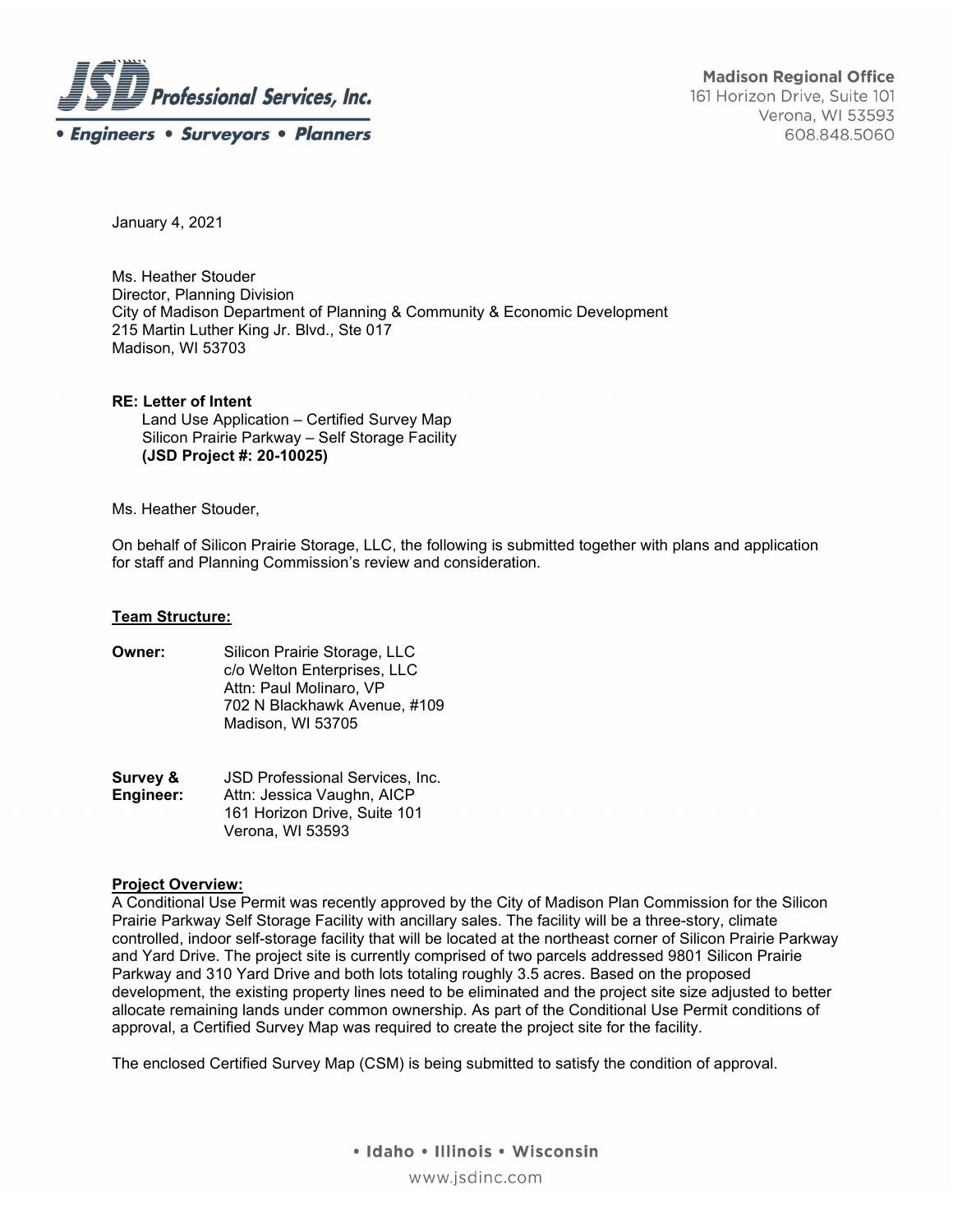

**Engineers • Surveyors • Planners** 

**Madison Regional Office** 161 Horizon Drive, Suite 101 Verona, WI 53593 608.848.5060

The proposed CSM will redistribute the lands comprising three lots, Lots 12-14, Silicon Prairie Business Park, and divide them into two lots. Lot 13, Silicon Prairie Business Park will effectively be eliminated and its lands will be divided amongst current Lot 12 (proposed Lot 1) and Lot 14 (proposed Lot 2). The resulting Lot 1, is anticipated to be roughly 2.74 acres and the new Lot 2, 2.5 acres.

Today, the project site is vacant. Minimal infrastructure exists on site with the exception of the stormwater management and sanitary sewer easements located along the southwest property line. The site has more than ten feet of grade change from the northeast corner of the site to the southwest corner, which lends itself to siting a stepped building with exposure on the south side of the site.

The site is located in close proximity to multiple residential subdivisions and within the Silicon Prairie Business Park, for which the facility is intended to provide an amenity.

**Proposed Uses**. The proposed development includes a self-storage facility with ancillary sales and management office. As part of the self-storage principle use, the storage of personal items, including household items (kitchen wares, furniture, family heirlooms, etc.), personal recreation items (i.e. kayaks, canoes, bicycles, etc.), and office and business off-site storage materials (records, etc.) are anticipated. The lease will restrict items that are not allowed to be stored in the facility including, but not limited to, any hazardous or toxic materials or any inherently dangerous or flammable substance.

The ancillary sales will include the sale of boxes, tape, packing materials, moving supplies, etc.

#### **Development Summary**

| Site Area:                            | 2.74 Acres       |
|---------------------------------------|------------------|
| <b>Building Coverage:</b>             | 43,298 SF        |
| <b>Building Gross Square Footage:</b> | 124,014 SF       |
| <b>Existing Impervious Area:</b>      | N/A, vacant site |
| <b>Existing Pervious Area:</b>        | N/A, vacant site |
| <b>Existing Impervious Coverage</b>   | N/A, vacant site |
| Proposed Impervious Area:             | 75,116 SF        |
| Proposed Pervious Area:               | 44,045SF         |
| Proposed Impervious Coverage:         | 0.63             |
| <b>Building Height:</b>               | 2-3 stories      |
| Northeast Corner:                     | 30' 6''          |
| Southwest Corner:                     | 42' 6"           |
| FAR:                                  | 1.039            |
|                                       |                  |
|                                       |                  |

## **Parking**

| Surface spaces (includes a one ADA) | 13 |
|-------------------------------------|----|
| Short Term Bike Parking             |    |

**Number of Employees:** One full-time and one part-time.

**Hours of operation**: While subject to change based on demand, the access hours for customers of this facility are currently planned for 7 days a week from 6 am to 10 pm. Office hours with on-site staff are currently planned for Monday-Friday from 9:30 am to 6 pm and Saturday from 9 am to 5:30 pm.